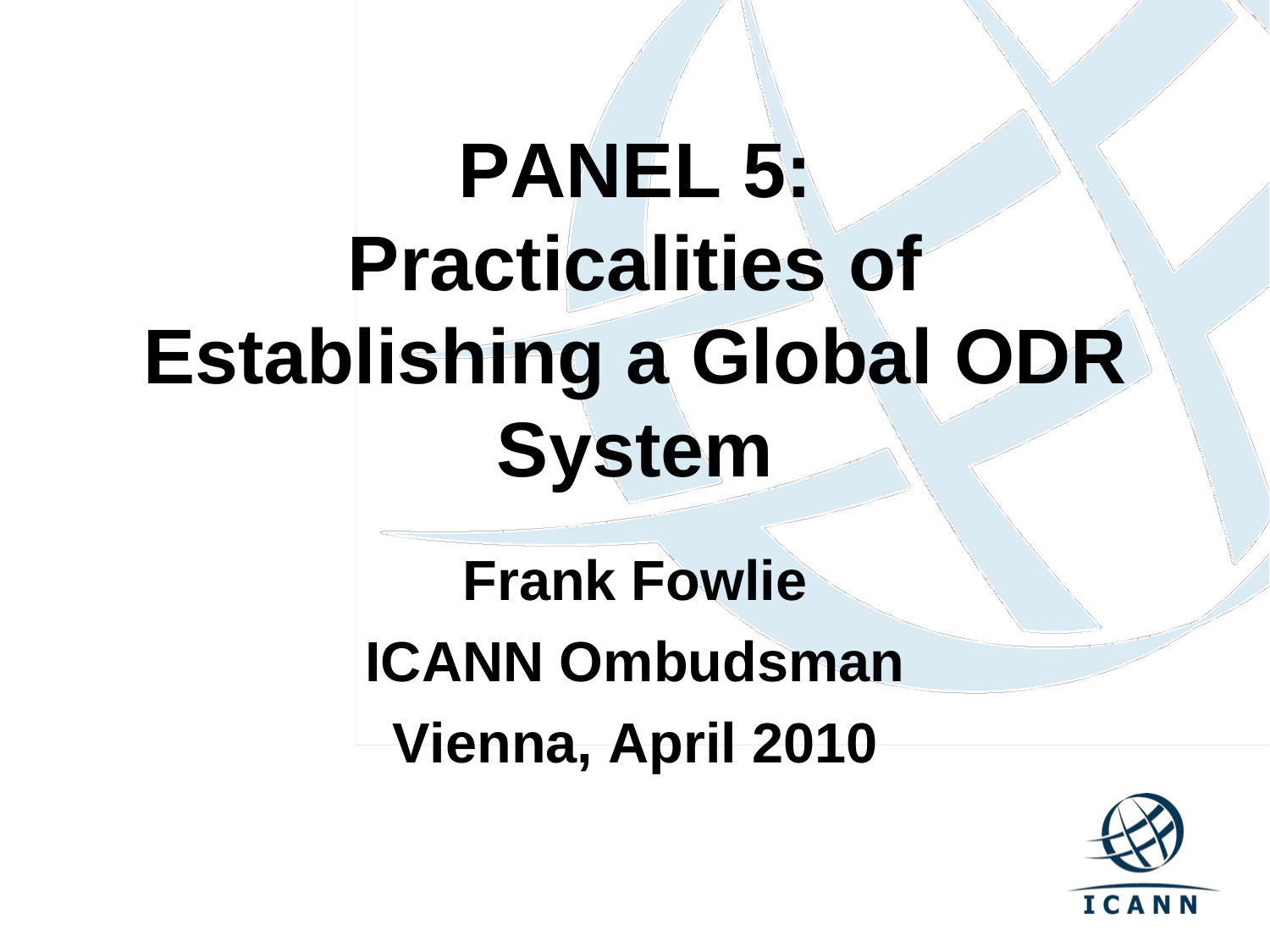## The ICANN Office of the Ombudsman, A Global ODR Program

Considerations for setting up a program

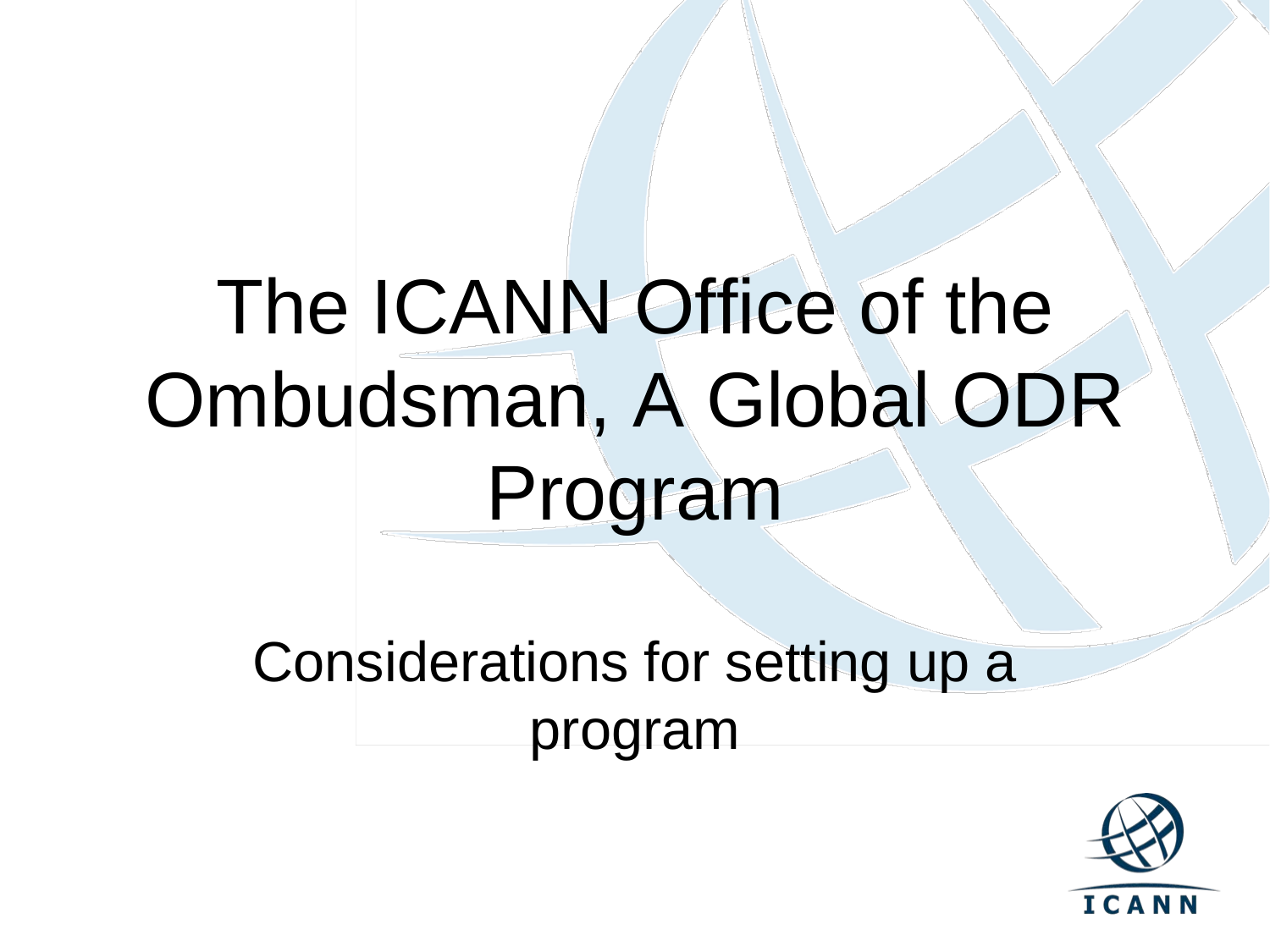Office of the **ICANN Ombudsman** 

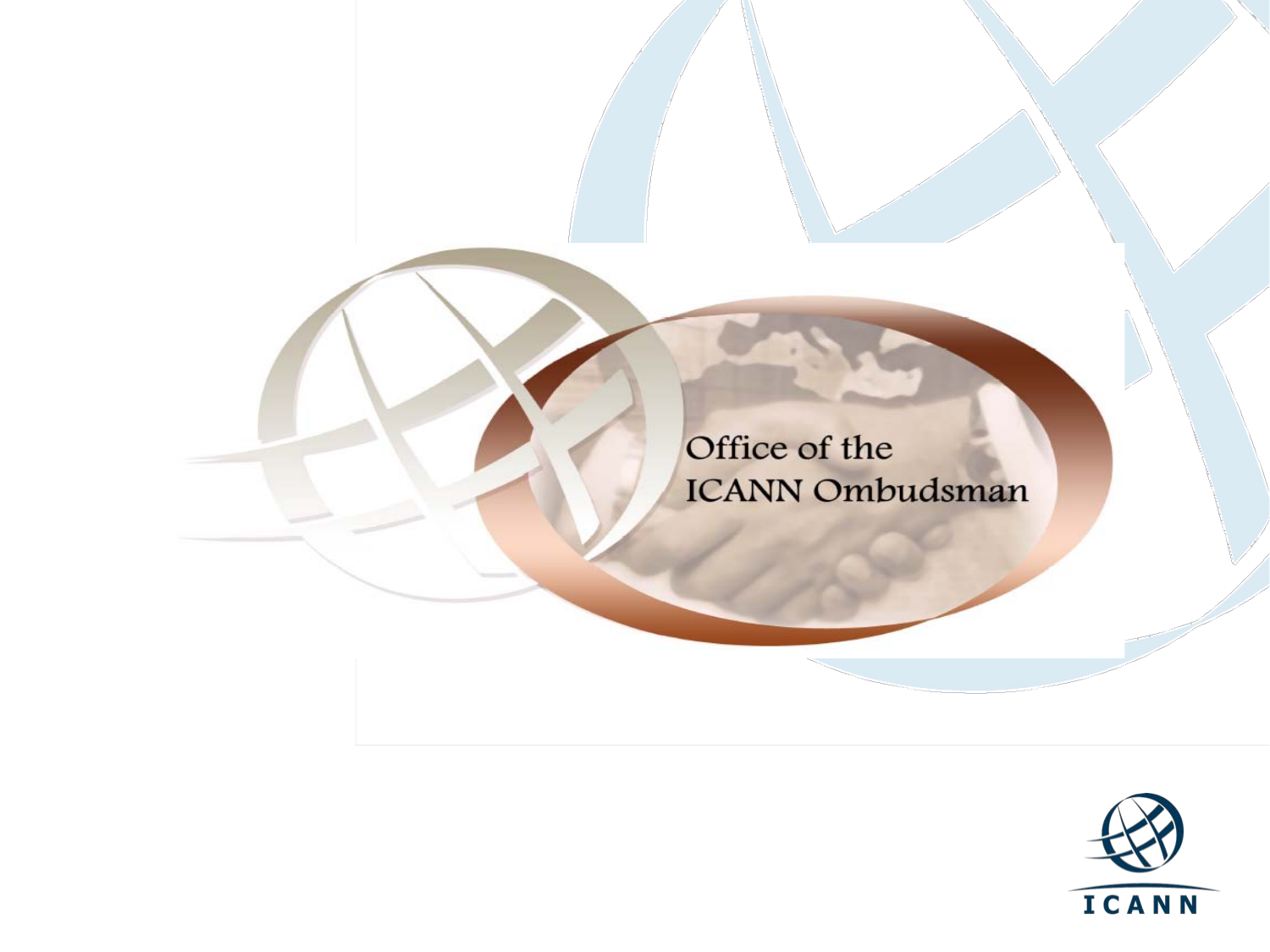#### What we will cover

- What are the "must do's"?
- Who do you need to convince?
- What are some challenges or considerations?

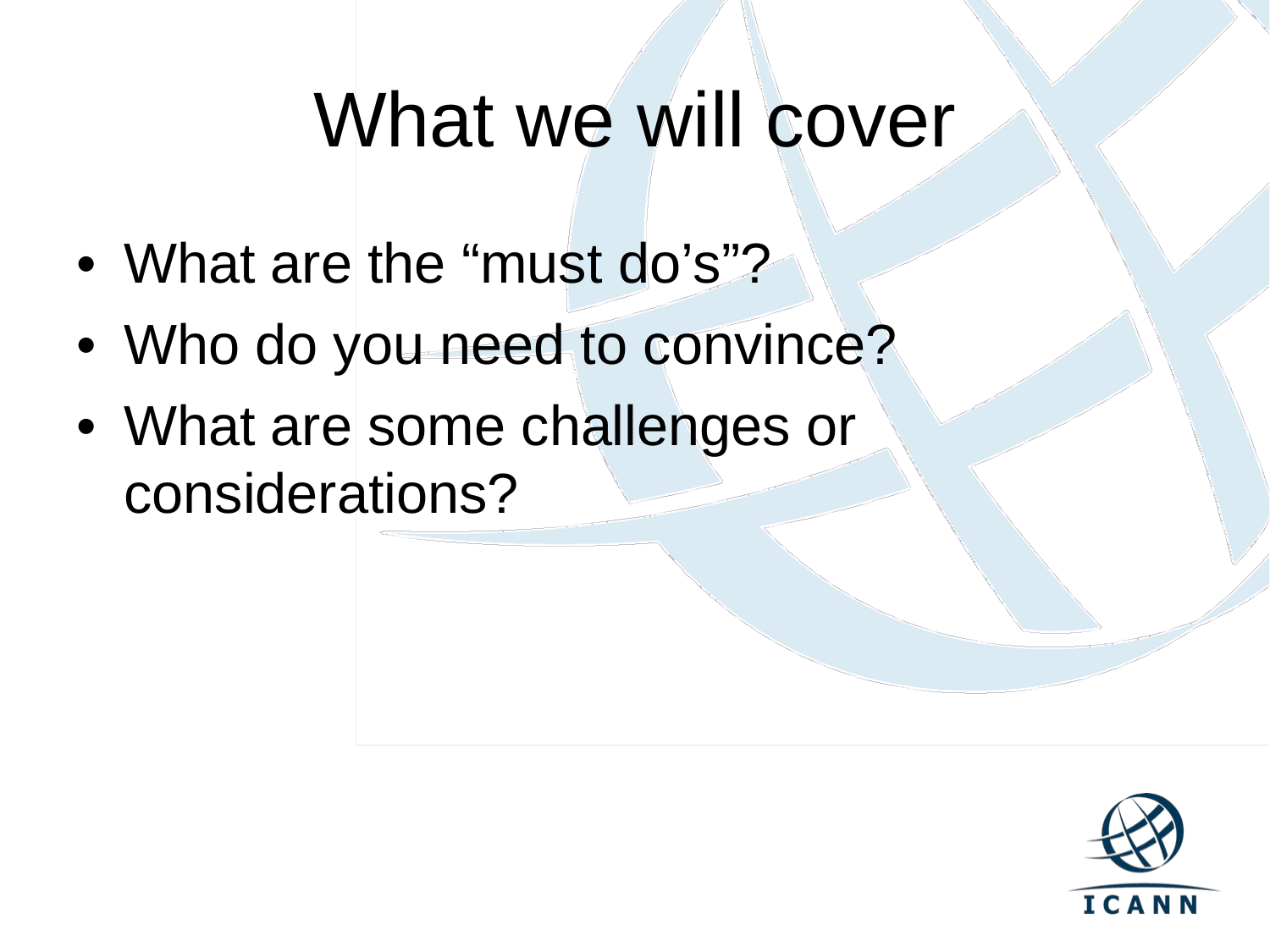## About ICANN

- Internet Corporation for Assigned Names and Numbers
- Co-ordinates the Domain Name System DNS
- .com. net. .org etc (Generic Top Level domains)
- .biz .travel .aero etc (sponsored tld)
- .ca .uk .tv etc (country code tld)

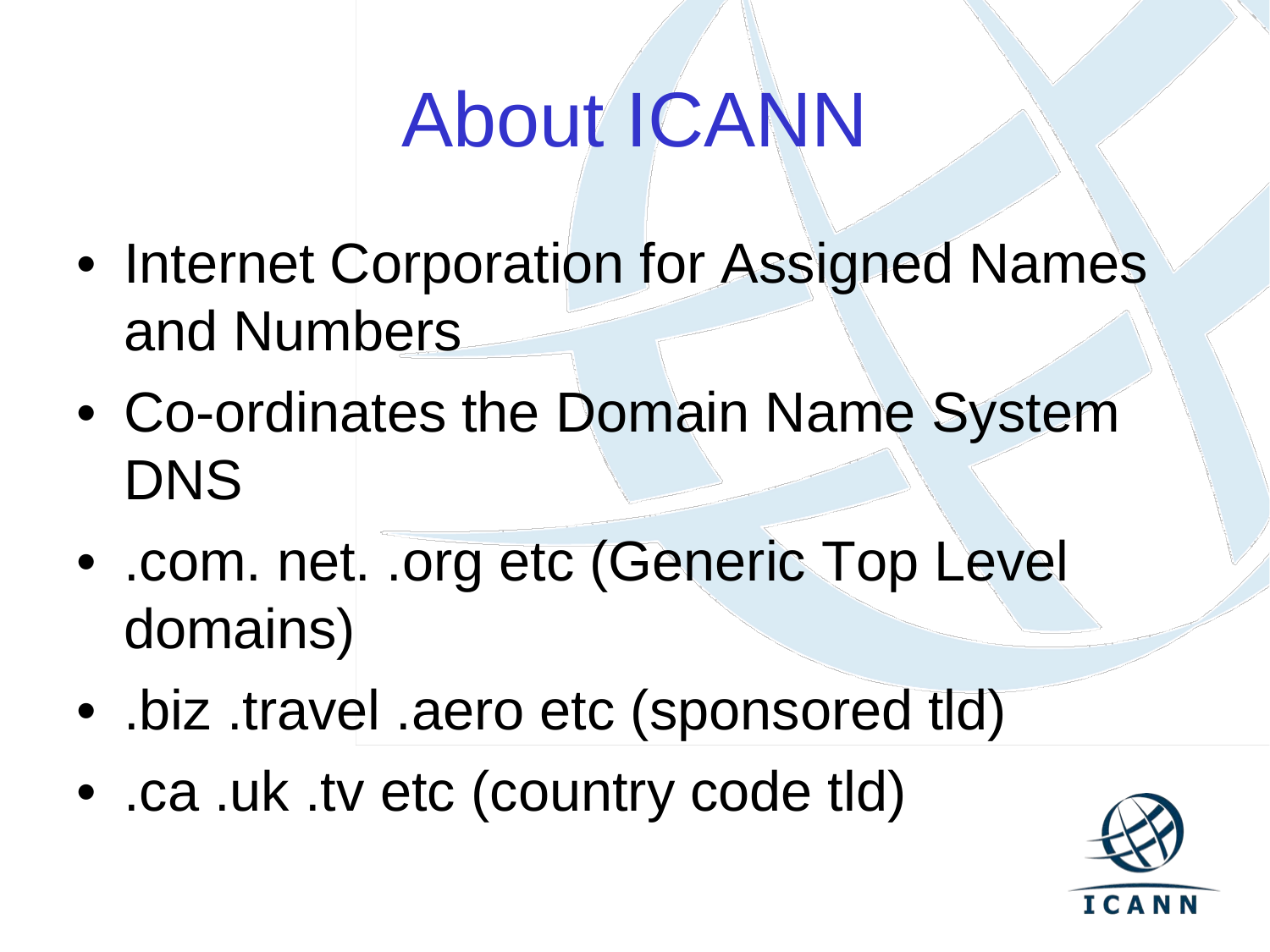## Ombudsman Program

- Result of community based renewal process
- Opened in November 2004
- Sole practitioner with 1/10 adjunct
- Receive complaints about "UNFAIRNESS" and use ODR – ADR to resolve
- Audience potentially includes every domain name owner or internet user

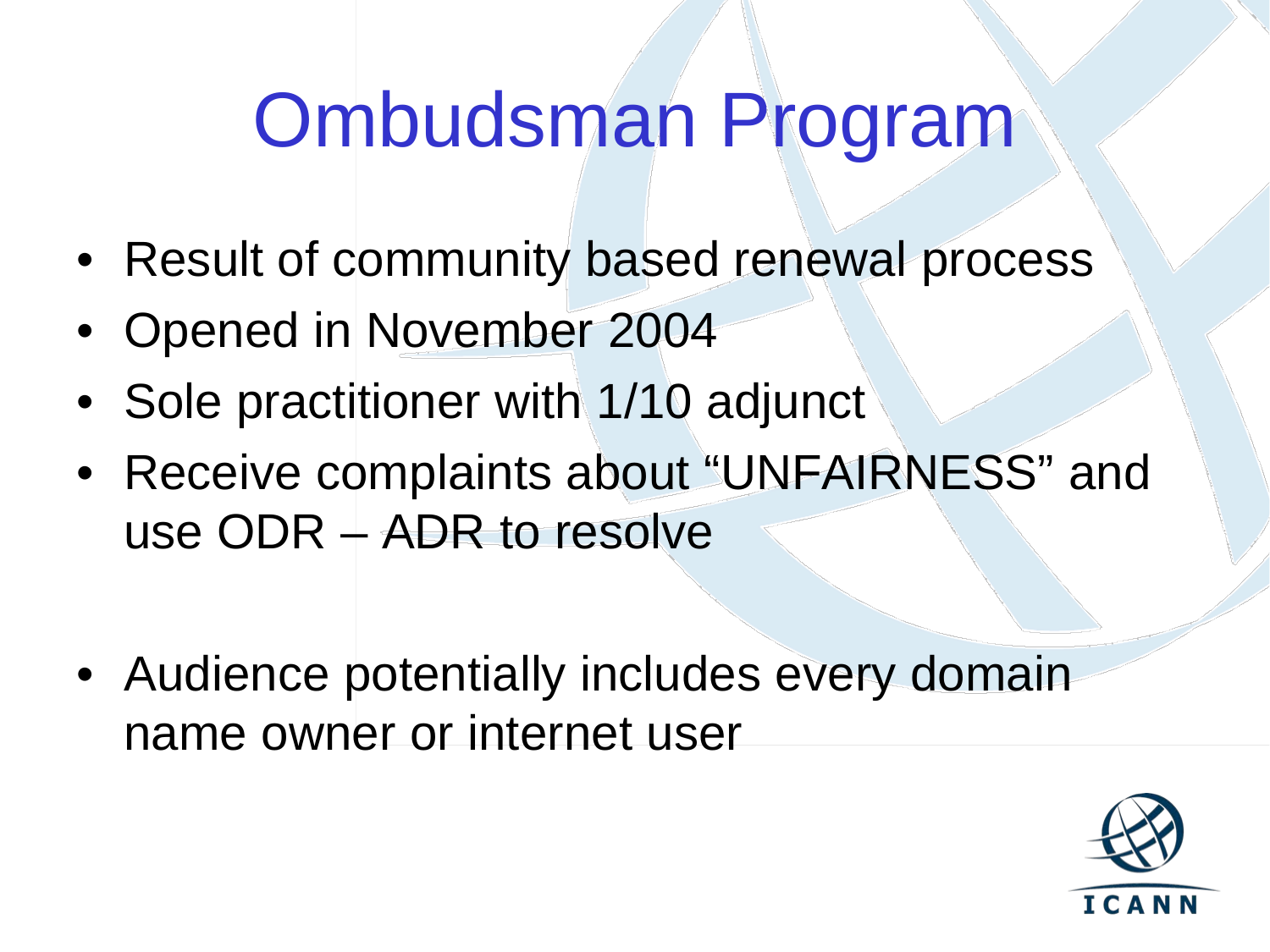#### What are "must do's"? • Establish a policy and operational framework

- High priority
- In the public view transparent- "no secrets"

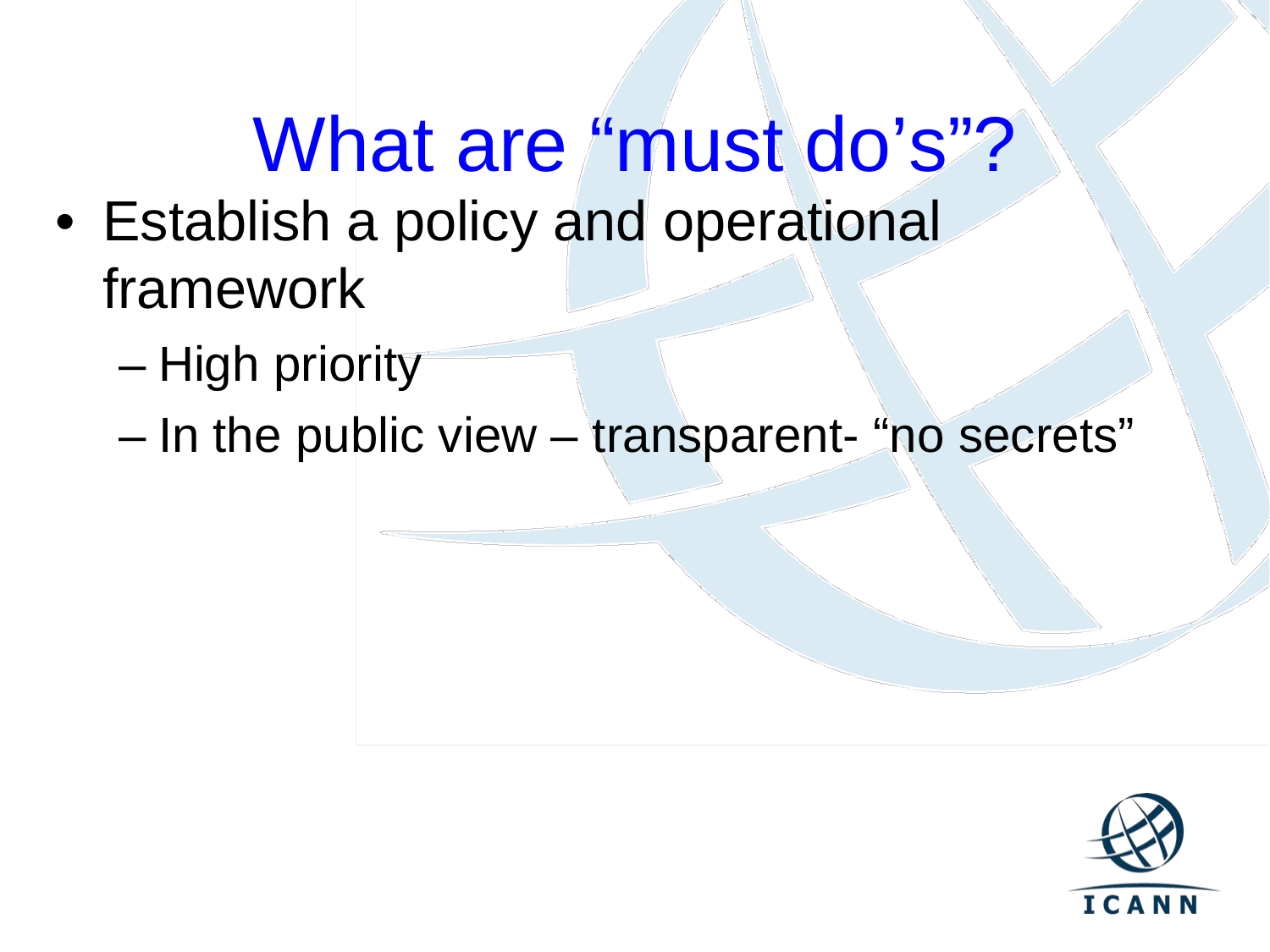## What are "must do's"?

- Establish an evaluation framework
	- critical priority
	- $-$  In the public view  $-$  transparent- "no secrets"
	- Over a period of 5 years (summative evaluation)
	- Demonstrate value

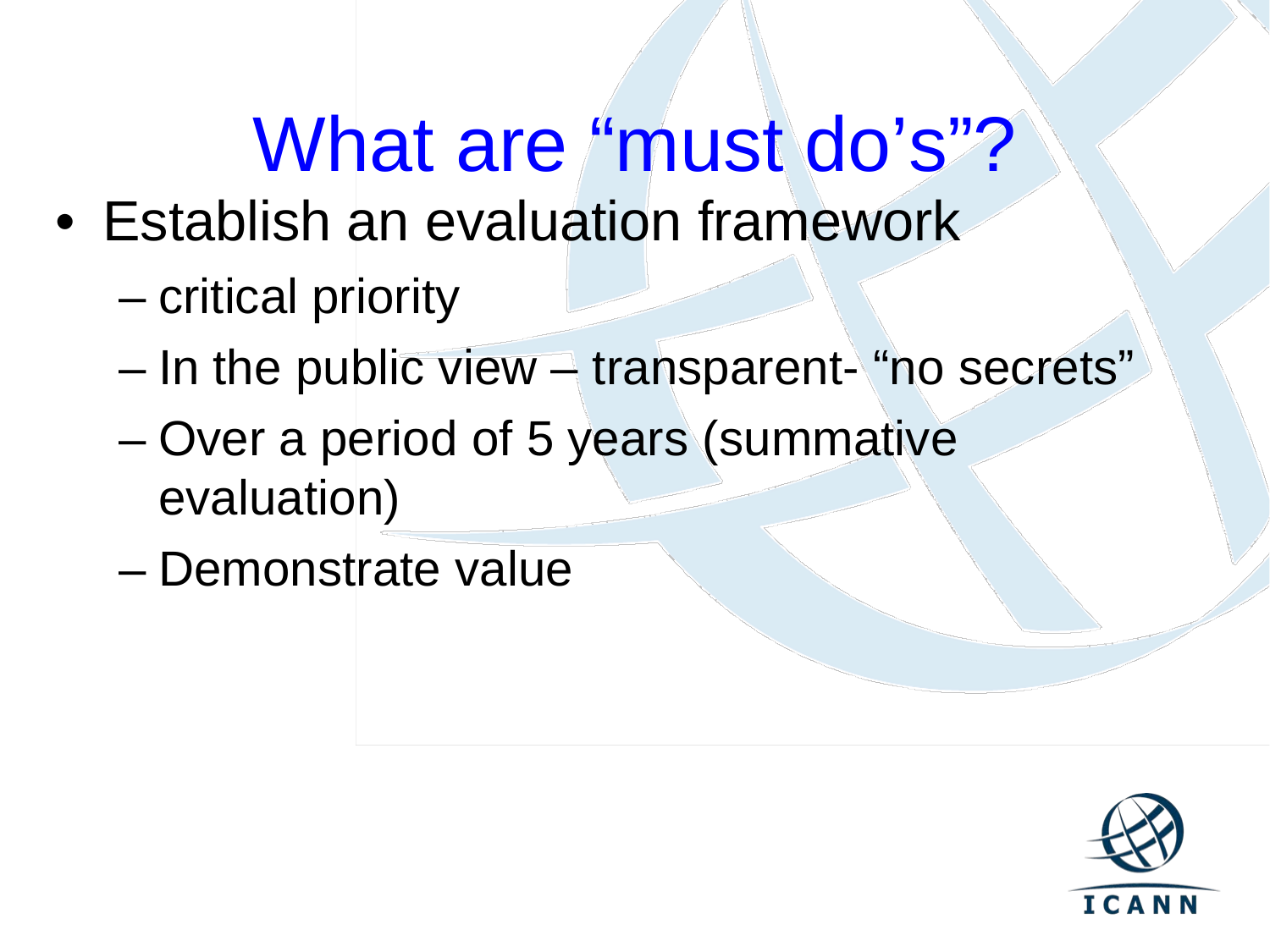## What are "must do's"?

- Identify key stakeholders and community of interest
- Develop outreach plans
- Develop Web presence

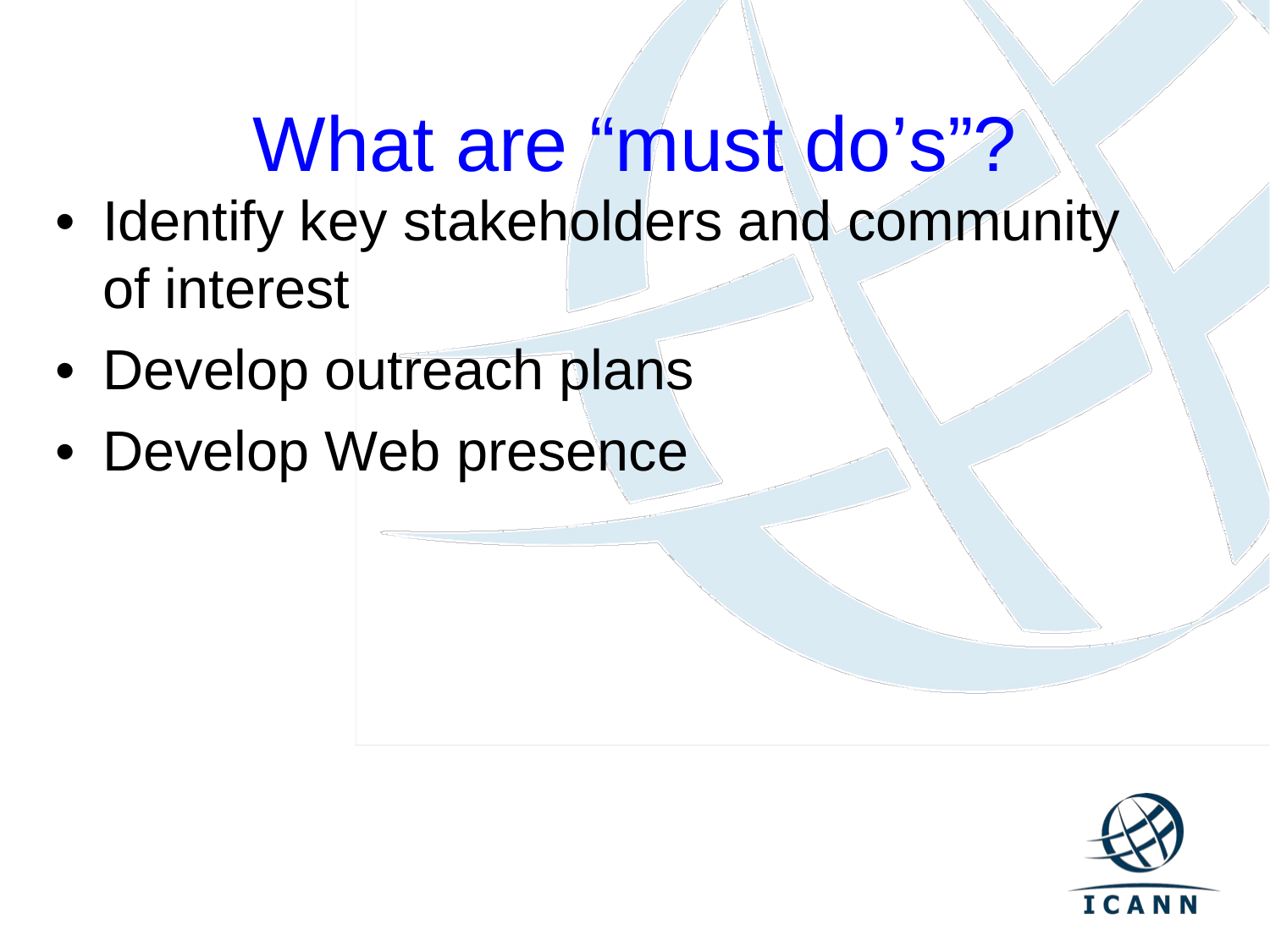#### Who has to be convinced?

- Corporate governance
- Courts systems
- Media
- Public
- System users
- Peers and colleagues
- Professional groups

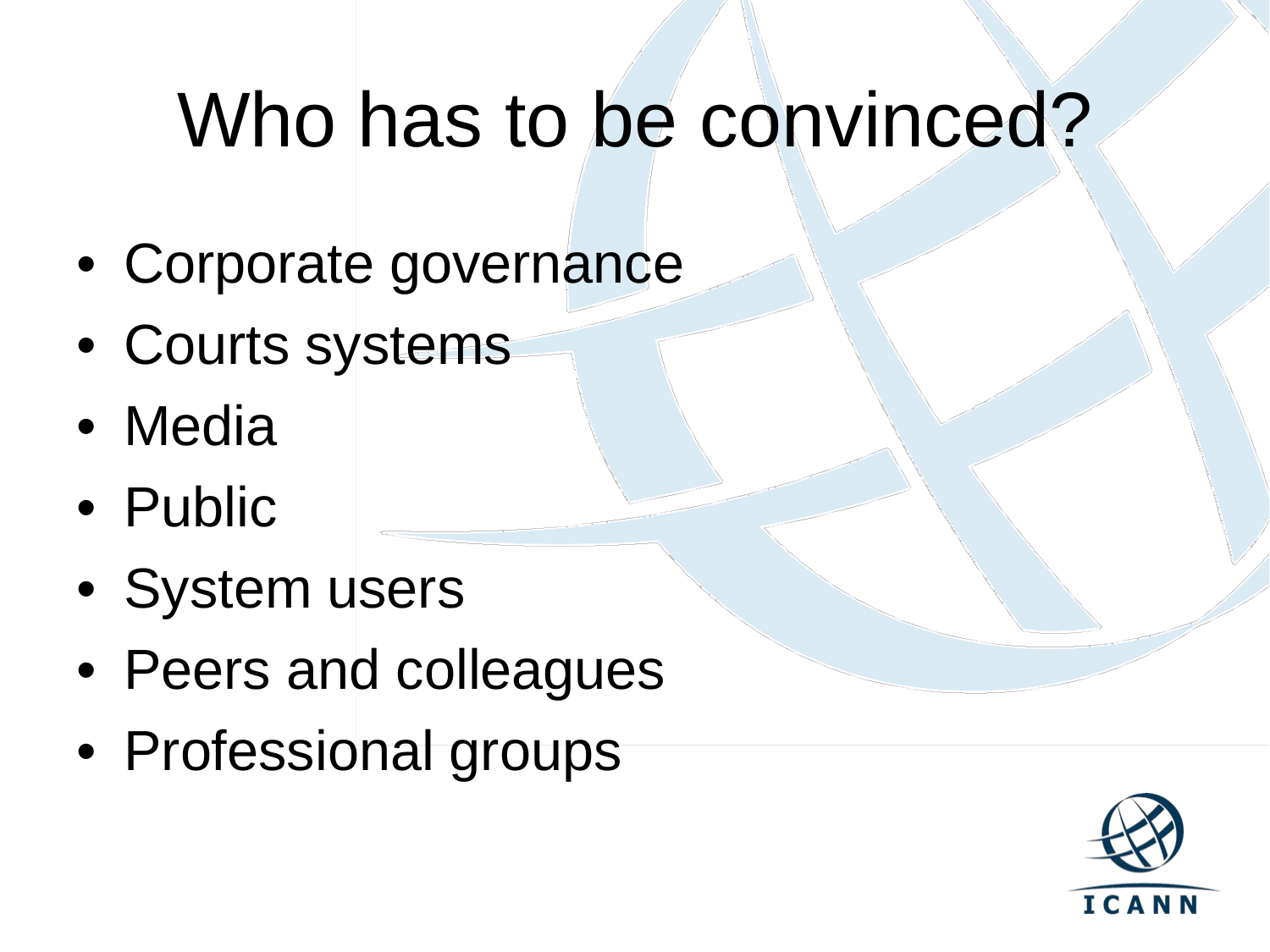#### Concerns

- Approaches to conflict
- Language
- Literacy
- Cultural gaps

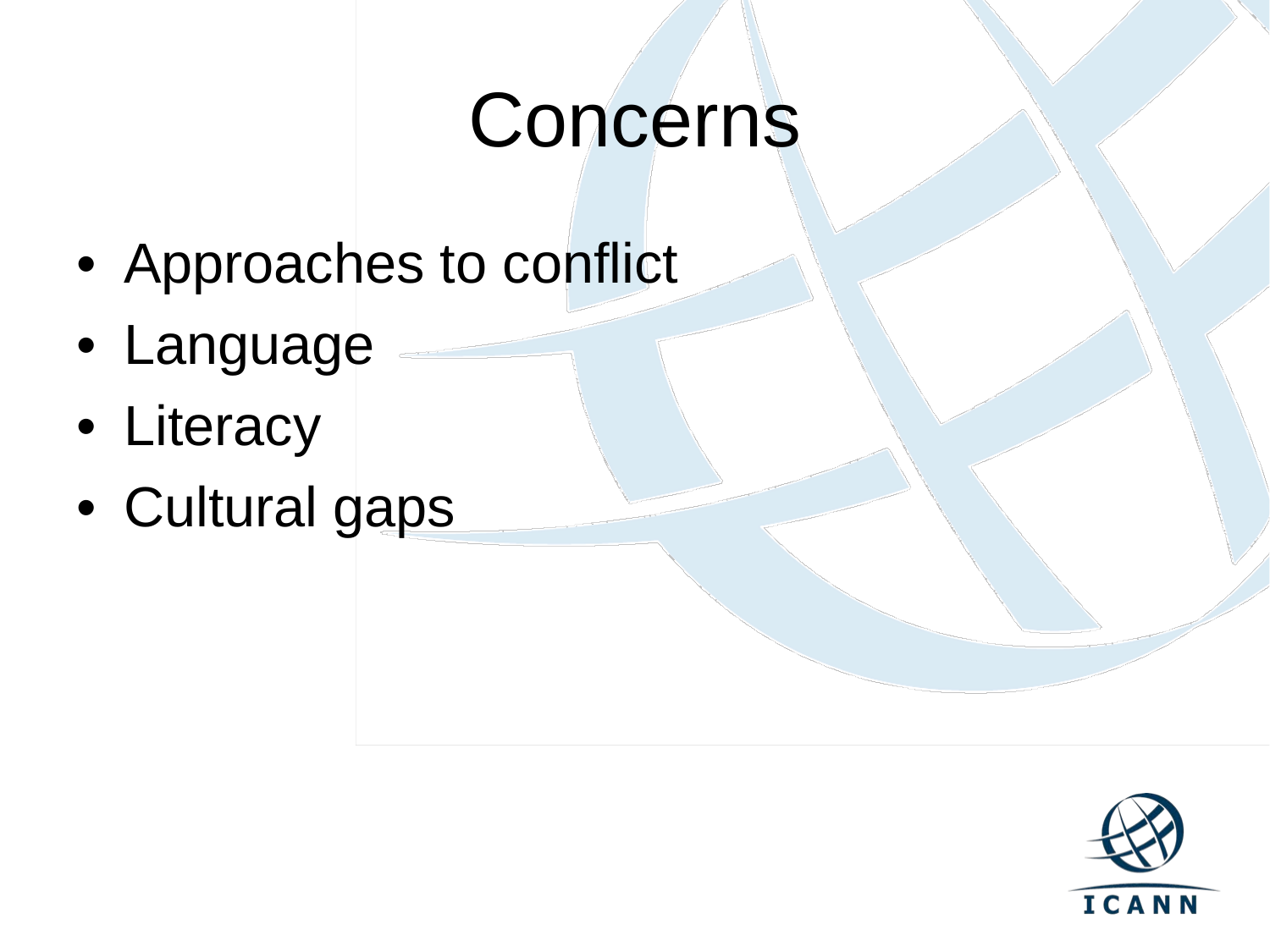- Geography
	- Country
	- Many countries Global
	- Province or state
	- City
	- Organization
		- Same location
		- Multiple locations

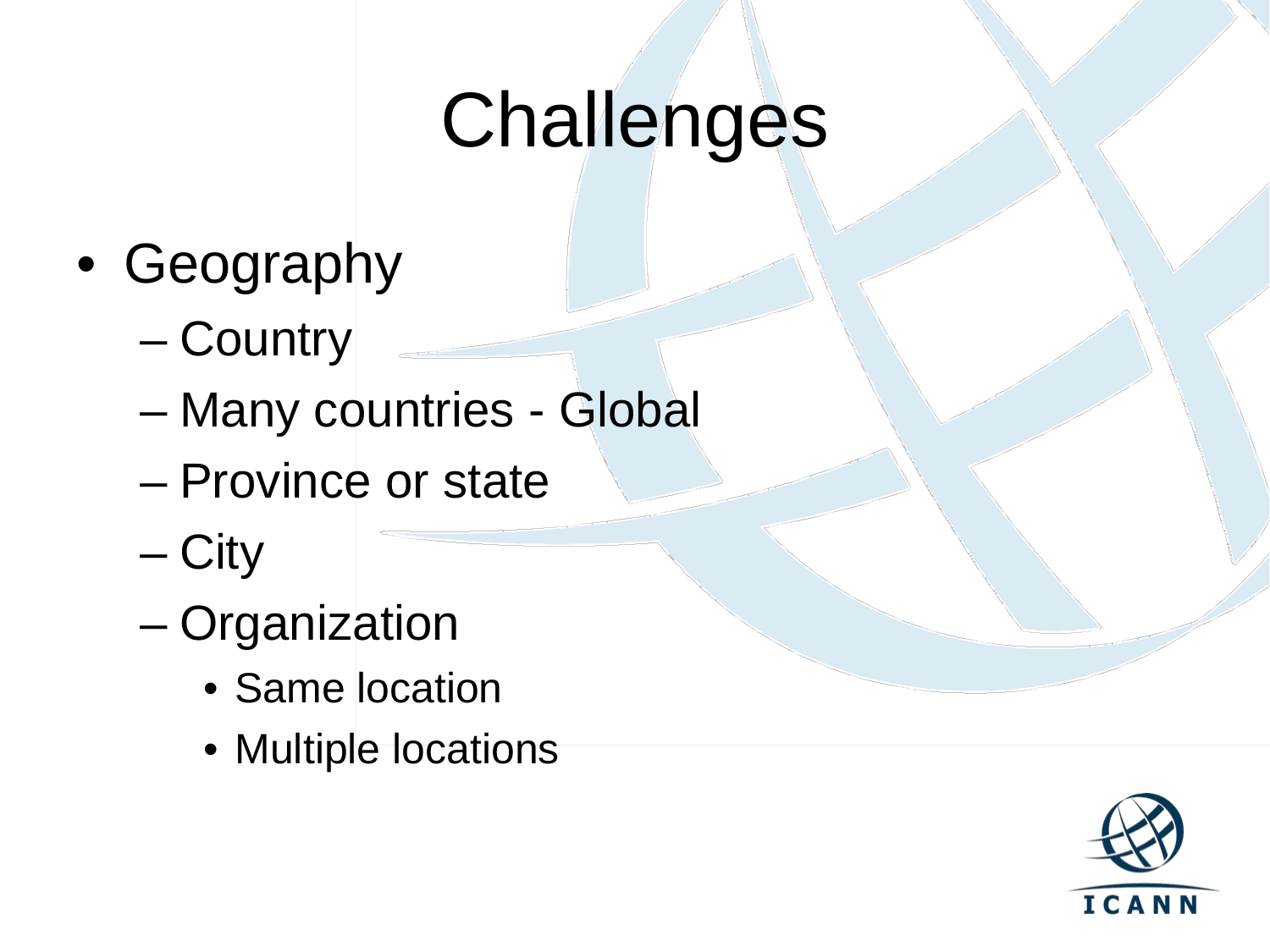- Communication
	- Language
		- Idioms, dialects, local terms
	- Literacy
		- In writing
		- Computer

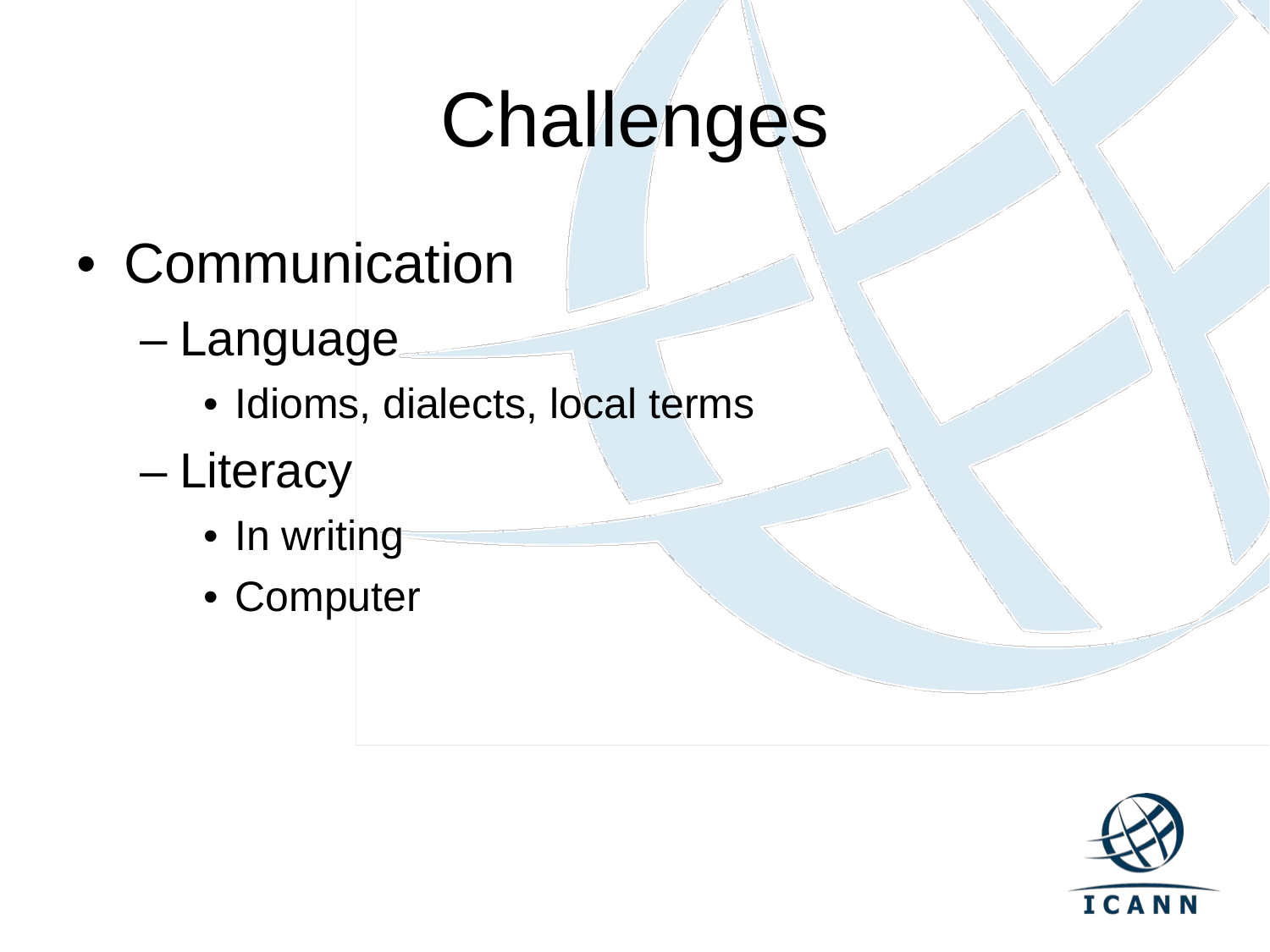- Connectivity
- Time Zone
- Activities
	- Work
	- Family responsibility

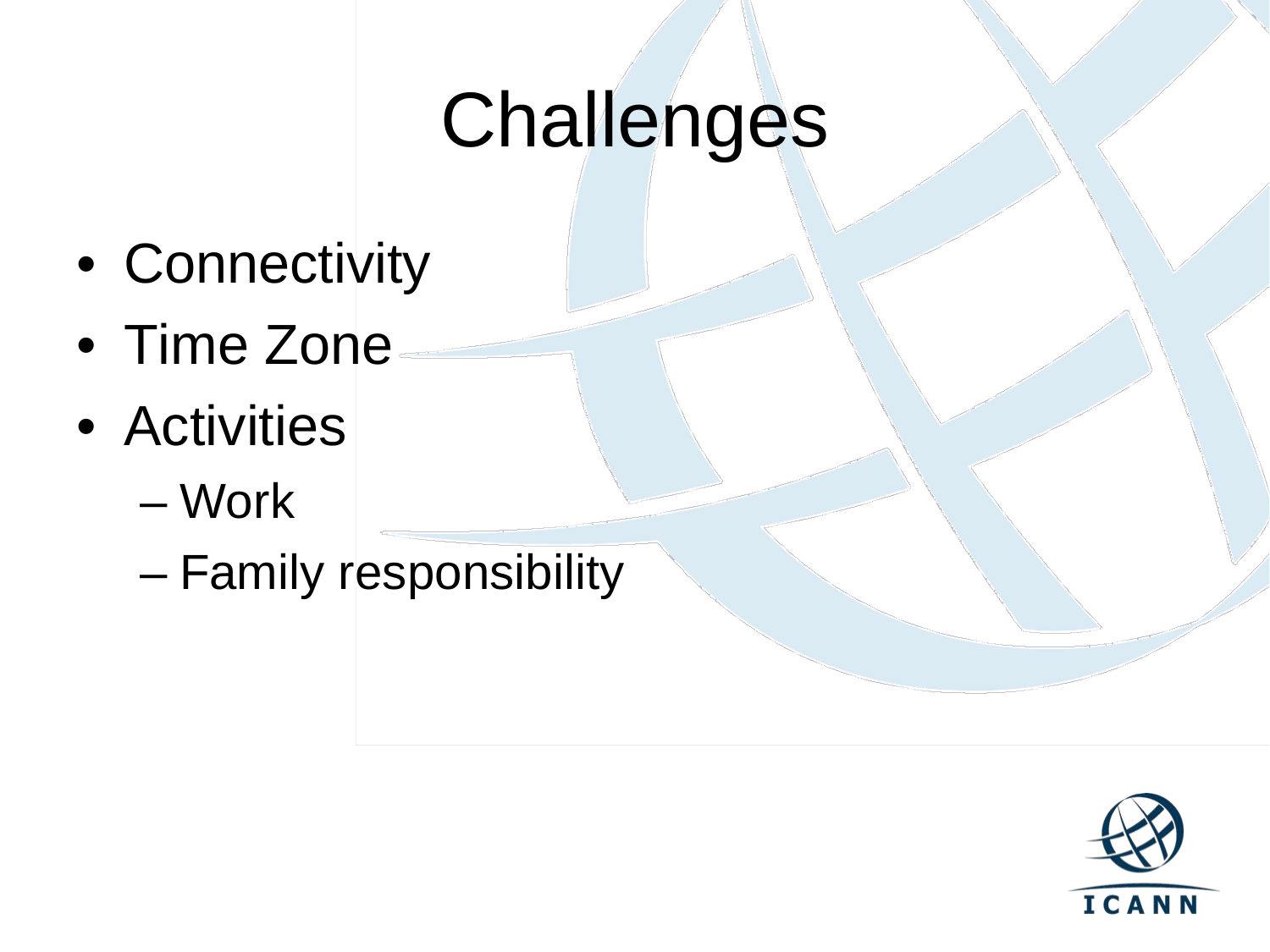- Asynchronous
- Synchronous

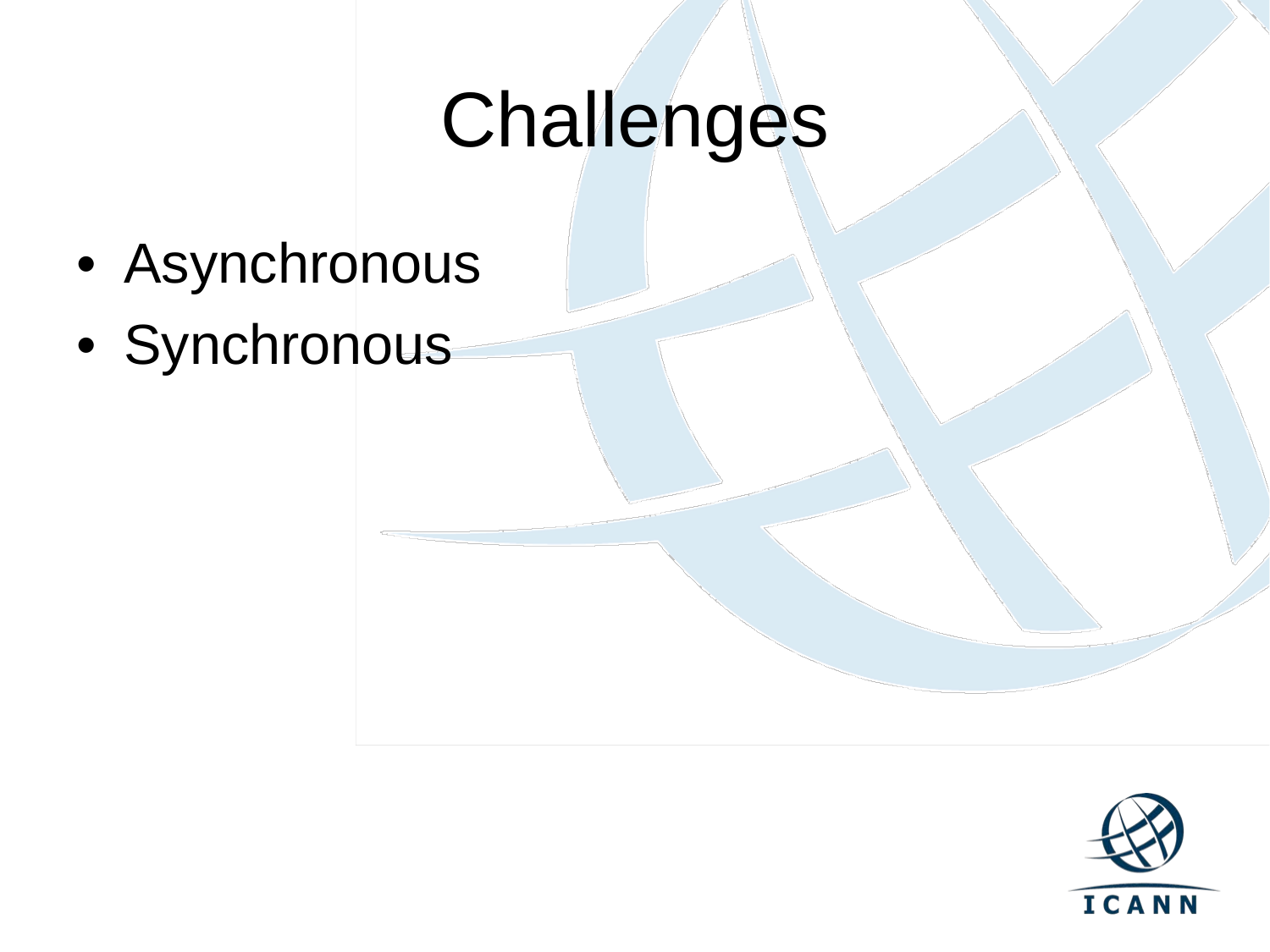• Social – cultural contexts

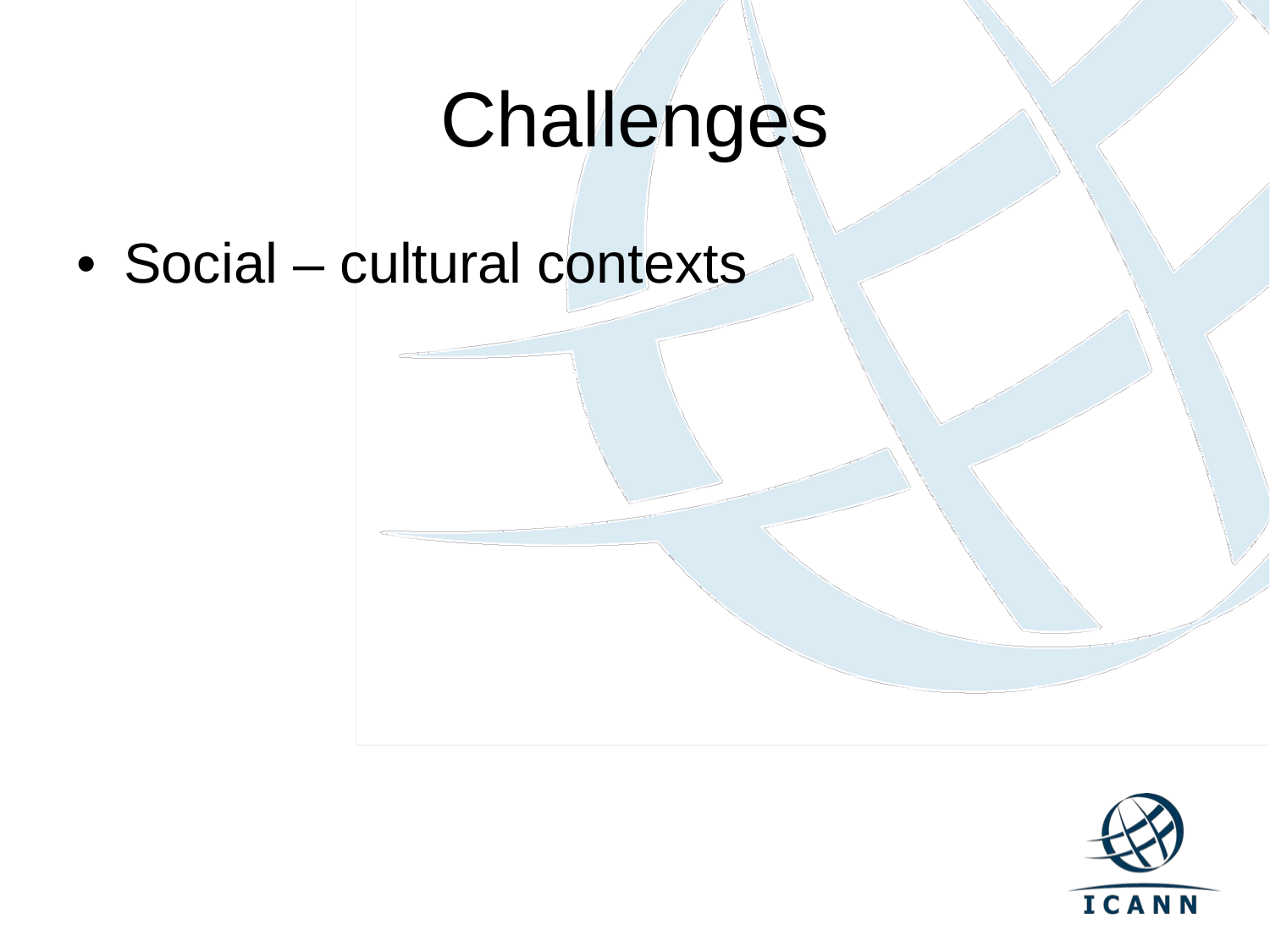- Data security
	- Record keeping for varying types of Ombudsman practice

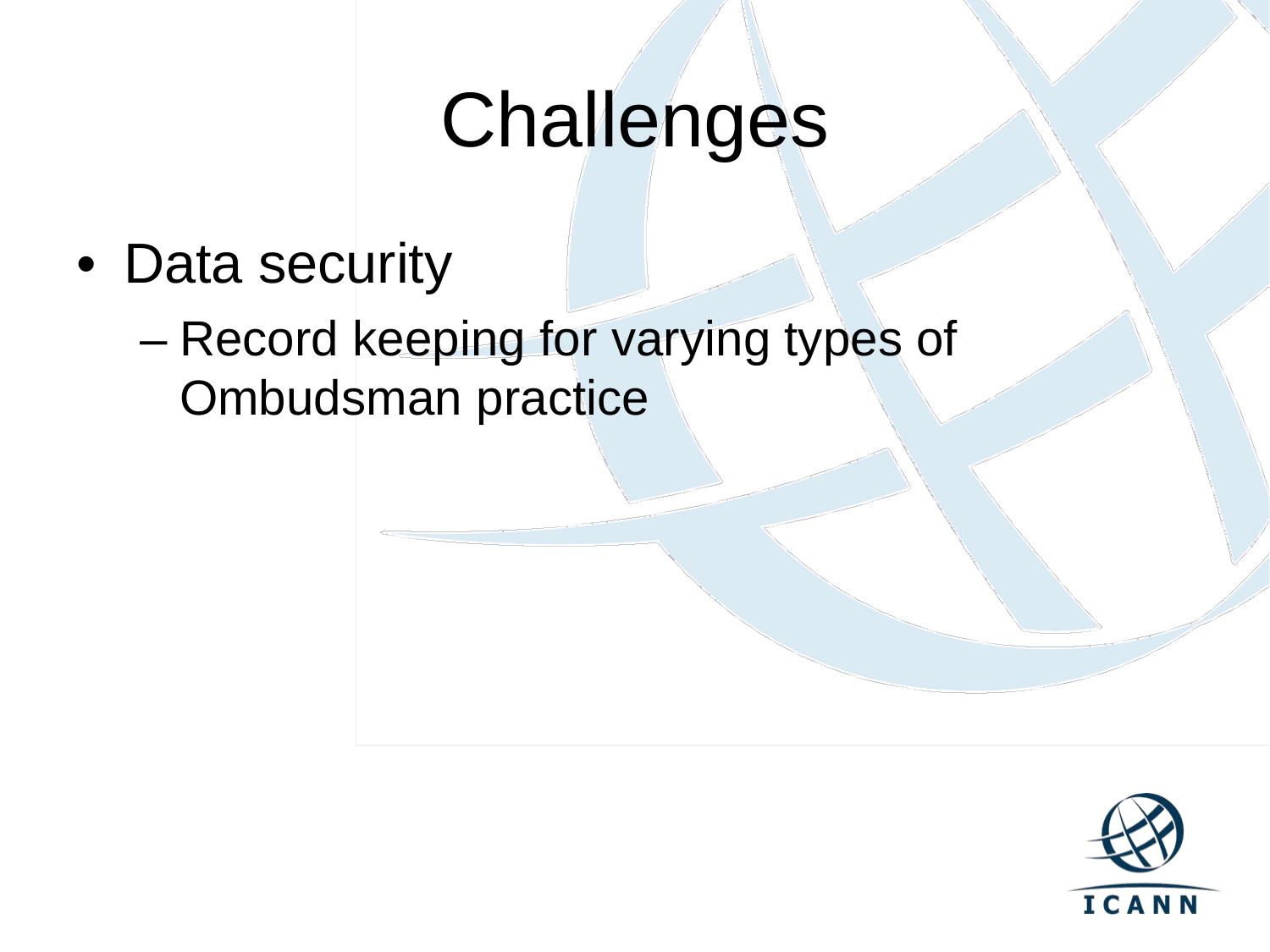## Thank you

- Questions?
- Links:
- [www.icannombudsman.org](http://www.icannombudsman.org/)
- [www.odr.info](http://www.odr.info/)
- [www.internetbar.org](http://www.internetbar.org/)
- www.smartsettle.com
- [www.themediationroom.com](http://www.themediationroom.com/)
- www.bileta.ac.uk/02papers/hoyle.html